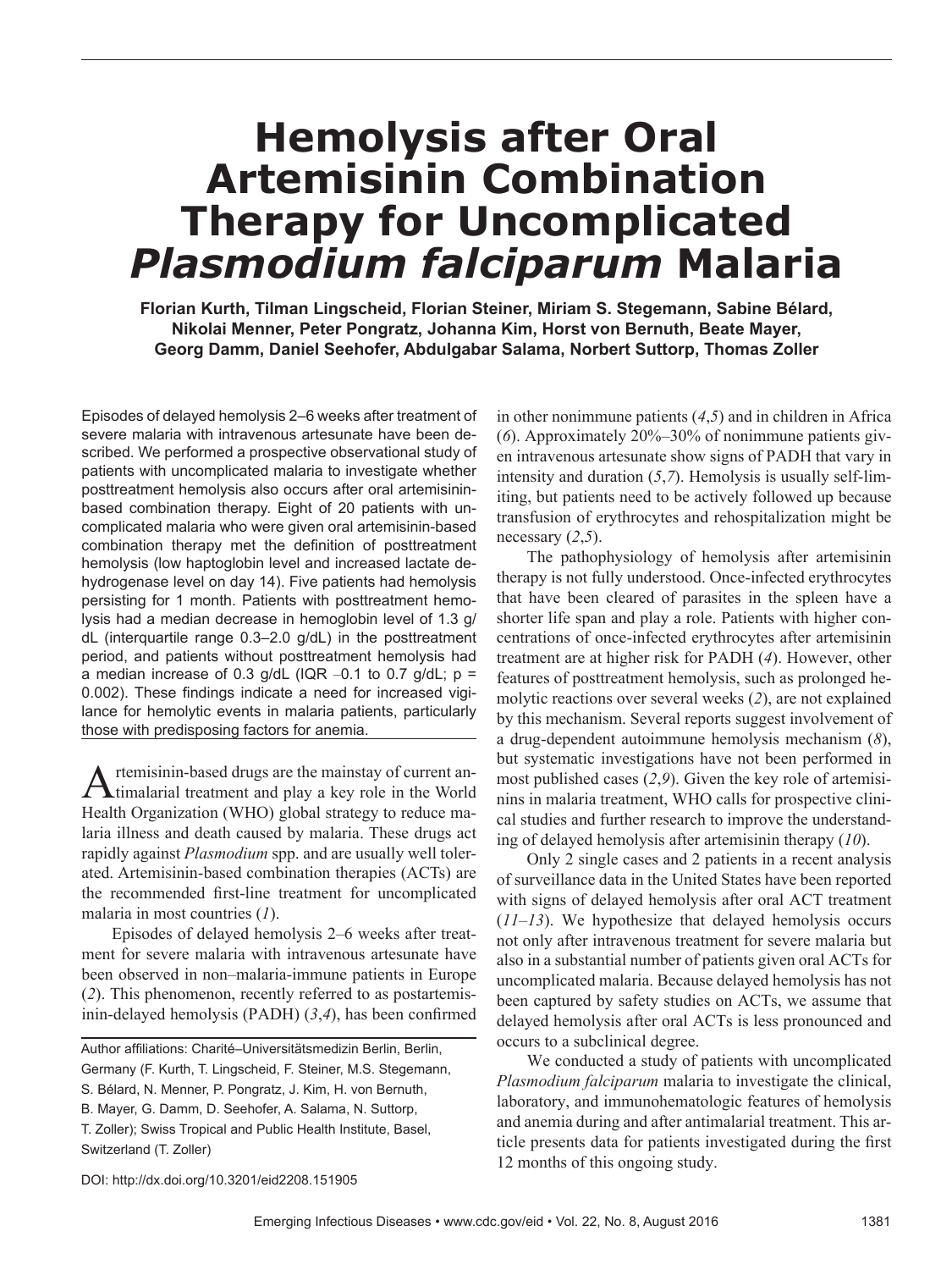## RESEARCH

## **Methods**

This prospective observational study was conducted at the University Hospital of Charité–Universitätsmedizin Berlin (Berlin, Germany). The study protocol was approved by the ethical committee of Charité–Universitätsmedizin Berlin and is registered at the WHO International Clinical Trials Registry Platform (DRKS00007104). All laboratory analyses and parasitologic examinations were performed in accredited laboratories at Charité-Universitätsmedizin, Berlin.

All patients who sought treatment at the hospital and were found to have microscopically confirmed uncomplicated *P. falciparum* malaria were included in the study after written informed consent was obtained. Patients were excluded if they had received antimalarial treatment (excluding prophylaxis) within 12 weeks before inclusion; had medical conditions that potentially cause hemolysis (e.g., glucose-6-phosphate dehydrogenase deficiency, hemoglobinopathy, mechanical heart valve, lymphoproliferative disease); or were taking medication that potentially causes hemolysis.

Patients were seen for study visits at admission before treatment (day 0). After the first treatment, they were seen again after the last treatment dose on day 3, on day 7 (range day 6–day 10), and on day 14 (range day 14–day 20). If symptoms or signs of hemolysis were detected, patients were seen on day 30 (range day 27–day 31) and thereafter if clinically indicated.

Study visits included obtaining a medical history and conducting a physical examination. Laboratory investigations were parasitologic (thick and thin blood smears), hematologic (differential blood count), and biochemical (haptoglobin, lactate dehydrogenase [LDH], C-reactive protein, potassium, and sodium levels and renal and liver function tests) examinations; screening for glucose-6-phosphate dehydrogenase deficiency; and immunohematologic examinations (direct and indirect antiglobulin test, including testing with enzyme-treated erythrocytes).

This analysis evaluated data for all patients given oral ACTs during the first 12 months of the study. The primary objective was to assess the proportion of patients with posttreatment hemolysis, which was defined as a low haptoglobin level  $(\leq 0.3 \text{ g/L})$  and an LDH level above the age-dependent upper normal level 14 days after treatment. Secondary objectives were to compare in patients with posttreatment hemolysis and those without it possible risk factors (age, ethnicity, sex, initial parasitemia) and the course of anemia (hemoglobin [Hb] level, reticulocyte production index) during treatment, after treatment, and overall. Hemolysis with a loss of Hb  $\geq$ 1.5 g/dL during days 3–14 was classified as uncompensated hemolysis; hemolysis without a decrease in Hb level or a decrease <1.5 g/dL during days 3–14 was classified as compensated hemolysis.

Differences between patients with and without signs of posttreatment hemolysis and between patients with compensated and uncompensated hemolysis were analyzed by using the Mann-Whitney U test for continuous data and the Fisher exact test for binary data at a 2-sided significance level of  $\alpha$  = 0.05. Data are presented as median and interquartile range (IQR). Statistical analysis was performed by using JMP version 7.0 (SAS Institute Inc., Cary, NC, USA).

The sample size of the ongoing study was calculated to detect an incidence of posttreatment hemolysis of 20% with a 95% CI,  $\pm$  7.5% precision, and 15% lost to followup. This calculation resulted in a sample size of 130 patients. This study evaluated 27 patients, which represented 21% of the intended total sample size. Because we could find no published prospective data for hemolysis after oral ACT treatment, we decided to communicate the findings of this interim analysis before completion of the study.

## **Results**

During May 2014–April 2015, a total of 27 patients with uncomplicated *P. falciparum* malaria and a standard 3-day treatment course of oral ACT were included in the study. All malaria infections had been acquired in Africa, and none of the patients had taken antimalarial prophylaxis. Six patients did not complete all necessary follow-up visits, and 1 patient was excluded because of sickle cell disease. Twenty patients with  $\geq$ 4 study visits until day 20 were available for this interim analysis; of these patients, 3 were children (Table). All patients showed rapid clinical improvement with clearance of peripheral asexual parasitemia no later than 72 hours after initiation of treatment. There were no treatment failures.

The criteria for posttreatment hemolysis (haptoglobin and LDH levels) on day 14 were met by 8 (40%) of 20 patients. An additional 2 patients showed signs of in vitro hemolysis on day 14 (increased LDH and potassium levels but haptoglobins level within reference ranges). The LDH values of these patients were excluded from further analysis and these patients were classified as patients without hemolysis. Patient characteristics showed no differences between those with and without hemolysis, with the exception of slightly higher Hb levels on day 0 and day 3 in patients with posttreatment hemolysis (Table).

After treatment (during days 3–14), patients with posttreatment hemolysis showed a decrease in Hb level (median change  $-1.3$  g/dL, IQR  $-2.0$  to  $-0.3$ ), and patients without posttreatment hemolysis showed an increase in Hb level (median change 0.3 g/dL, IQR –0.1 to 0.7;  $p = 0.002$ ) (Figure 1, panel C). During treatment (during days 0–3), patients with posttreatment hemolysis showed a tendency toward a smaller decrease in Hb level (median change  $-0.15$  g/dL, IQR  $-0.6$  to 0.6) than did patients without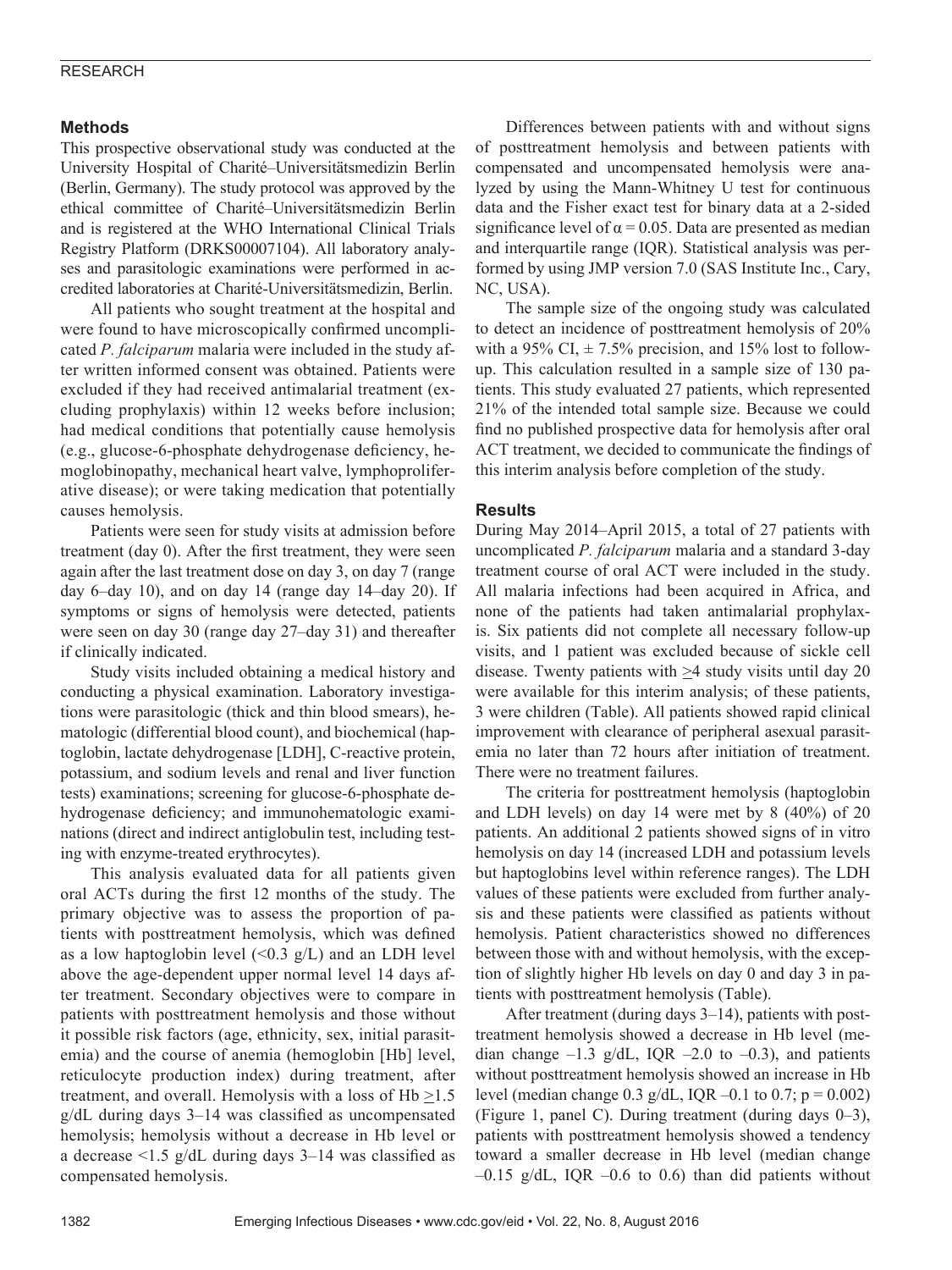|                          |                          |                          |                           |         | With                     | With                      |           |
|--------------------------|--------------------------|--------------------------|---------------------------|---------|--------------------------|---------------------------|-----------|
|                          |                          | Without                  | With                      |         | compensated              | uncompensated             |           |
|                          |                          | posttreatment            | posttreatment             |         | posttreatment            | posttreatment             |           |
| Characteristic           | All, $n = 20$            | hemolysis, $n = 12$      | hemolysis, $n = 8$        | p value | hemolysis, $n = 4$       | hemolysis, $n = 4$        | p value   |
| <b>Baseline</b>          |                          |                          |                           |         |                          |                           |           |
| Age, y                   | 35 (26-40)               | $31(17-40)$              | 38 (30-43)                | 0.18    | $32(22-42)$              | 40 (27-46)                | 0.15      |
| Children                 | 3/20(15.0)               | 3/12(25.0)               | 0/8(0)                    | 0.24    | 0/4(0)                   | 0(0)                      |           |
| African ethnicity        | 13/20 (65.0)             | 9/12(75.0)               | $4/8$ (50.0)              | 0.35    | 4/4 (100.0)              | 0/4(0)                    | 0.001     |
| Female sex               | 9/20(45.0)               | 7/12(58.3)               | $2/8$ (25.0)              | 0.19    | 2/4(50.0)                | 0/4(0)                    | 0.42      |
| Treatment                | 5/20(25.0)               | 4/12(33.3)               | 1/8(12.5)                 | 0.60    | 0/4(0)                   | 1/4(25.0)                 | 1.0       |
| with ARM/LUM             |                          |                          |                           |         |                          |                           |           |
| Treatment with           | 15/20 (75.0)             | 8/12(75.0)               | 7/8 (87.5)                | 0.60    | 4/4 (100.0)              | 3/4(75.0)                 | 1.0       |
| DHA/PPQ                  |                          |                          |                           |         |                          |                           |           |
| Parasitemia <sup>+</sup> | $0.4(0.2 - 1.1)$         | $0.3(0.1 - 0.9)$         | $0.9(0.4 - 1.4)$          | 0.12    | $1.15(0.4 - 1.9)$        | $0.8(0.2 - 1.1)$          | 0.40      |
| Hb d0 <sup>±</sup>       | 12.5                     | 11.3                     | 13.1                      | 0.11    | 12.7                     | 13.7                      | 0.30      |
|                          | $(11.1 - 14.0)$          | $(10.5 - 13.5)$          | $(12.5 - 14.1)$           |         | $(12.4 - 13.8)$          | $(12.6 - 14.6)$           |           |
| Laboratory follow-up‡    |                          |                          |                           |         |                          |                           |           |
| Hb d <sub>3</sub>        | 12.2                     | 11.1                     | 13.2                      | 0.02    | 12.8                     | 14.2                      | 0.15      |
|                          | $(10.6 - 13.6)$          | $(9.7 - 12.7)$           | $(12.2 - 14.3)$           |         | $(11.9 - 13.4)$          | $(12.5 - 14.6)$           |           |
| Hb d7                    | 12.1                     | 11.7                     | 12.5                      | 0.33    | 12.6                     | 12.7                      | 0.66      |
|                          | $(11.1 - 13.0)$          | $(10.5 - 12.5)$          | $(11.9 - 12.6)$           |         | $(11.8 - 13.1)$          | $(11.5 - 12.9)$           |           |
| $Hb$ d14                 | 12.0                     | 11.7                     | 12.2                      | 0.33    | 12.5                     | 11.9                      | 0.11      |
|                          | $(10.9 - 12.6)$          | $(10.5 - 12.6)$          | $(11.9 - 12.6)$           |         | $(12.2 - 12.8)$          | $(10.5 - 12.5)$           |           |
| $\Delta$ Hb d0-d3        | $-0.4$                   | $-0.5$                   | $-0.1$                    | 0.07    | $-0.4$                   | 0.1                       | 0.40      |
|                          | $(-0.8 \text{ to } 0.0)$ | $(-1.0 to -0.3)$         | $(-0.6 \text{ to } 0.6)$  |         | $(-1.1 to 0.7)$          | $(-0.2 \text{ to } 0.6)$  |           |
| $\Delta$ Hb d3-d7        | 0.0                      | 0.3                      | $-0.8$                    | 0.007   | $-0.3$                   | $-1.5$                    | <b>NA</b> |
|                          | $(-0.8 \text{ to } 0.5)$ | $(0.3 - 0.8)$            | $(-1.5$ to $-0.1)$        |         | $(-0.6 \text{ to } 0.2)$ | $(-1.7$ to $-1.0)$        |           |
| $\Delta$ Hb d7-d14       | 0.1                      | 0.3                      | $-0.4$                    | 0.04    | 0.0                      | $-0.8$                    | <b>NA</b> |
|                          | $(-0.5 \text{ to } 0.5)$ | $(0.1 - 0.5)$            | $(-0.9 \text{ to } 0.1)$  |         | $(-0.4 \text{ to } 0.4)$ | $(-1.2$ to $-0.3)$        |           |
| $\Delta$ Hb d3-d14       | 0.0                      | 0.3                      | $-1.3$                    | 0.002   | $-0.3$                   | $-1.9$                    | <b>NA</b> |
|                          | $(-0.7 \text{ to } 0.5)$ | $(-0.1$ to 0.7)          | $(-2.0 \text{ to } -0.3)$ |         | $(-0.6 \text{ to } 0.3)$ | $(-2.6 \text{ to } -1.9)$ |           |
| $\Delta$ Hb d0-d14       | $-0.7$                   | $-0.4$                   | $-1.3$                    | 0.03    | $-0.4$                   | $-1.9$                    | <b>NA</b> |
|                          | $(-1.1$ to 0.1)          | $(-0.8 \text{ to } 0.4)$ | $(-2.1$ to $-0.3)$        |         | $(-1.3 \text{ to } 0.2)$ | $(-2.8$ to $-1.3)$        |           |
| LDH d7, U/L              | 250 (225-331)            | 244 (222-274)            | 327 (229-407)             | 0.16    | 329 (211-495)            | 327 (248-381)             | 0.77      |
| LDH d14, U/L             | 256 (210-283)            | 210 (197-247)            | 280 (256-365)             | 0.006   | 273 (255-394)            | 298 (234-365)             | 1.0       |
| RPI <sub>d3</sub>        | $0.5(0.3 - 0.7)$         | $0.4(0.2 - 0.7)$         | $0.7(0.4 - 0.7)$          | 0.22    | $0.7(0.4-0.7)$           | $0.6(0.5 - 0.7)$          | 1.0       |
| RPI d7                   | $1.4(0.9-1.6)$           | $1.4(0.9-1.5)$           | $1.3(0.8 - 2.0)$          | 0.66    | $1.7(1.2 - 2.7)$         | $1.0(0.4-1.8)$            | 0.24      |
| RPI d14                  | $1.4(1.0-1.8)$           | $1.1(1.0-1.6)$           | $1.9(1.4 - 2.6)$          | 0.015   | $2.5(1.9-2.9)$           | $1.5(1.1-1.9)$            | 0.04      |

Table. Baseline characteristics and follow-up laboratory data for patients with uncomplicated Plasmodium falciparum malaria who were given ACT\*

\*Values are median (interquartile range) or n/N (%). ACT, artemisinin-based combination therapy; ARM, artemether; d, day; Δ, period between indicated days; DHA, dihydroartemisinin; Hb, hemoglobin; LDH, lactate dehydrogenase; LUM, lumefantrine; NA, not applicable; PPQ, piperaquine; RPI, reticulocyte production index.

†Percentage of erythrocytes infected.

‡Hb levels are in grams/deciliter.

posttreatment hemolysis (median change –0.5 g/dL, IQR  $-1.0$  to  $-0.3$ ; p = 0.07) (Figure 1, panel B). Overall (during days 0–14), patients with posttreatment hemolysis showed a larger decrease in Hb level (median change –1.35 g/dL, IQR  $-2.1$  to  $-0.3$ ) than did patients without posttreatment hemolysis (median change  $-0.45$  g/dL, IQR  $-0.8$  to 0.4;  $p = 0.03$ ) (Figure 1, panel A).

Analysis of the course of anemia in the 8 patients with posttreatment hemolysis showed that a decrease in Hb level during days 3–14 occurred in only 4 patients (uncompensated hemolysis). The other 4 patients with hemolysis maintained stable Hb levels during days 3–14 (compensated hemolysis) (Figure 2, Panel C). Consistent with this observation, we found that patients with compensated posttreatment hemolysis showed a higher reticulocyte production index on day 14 than did patients with uncompensated posttreatment hemolysis or without hemolysis on day 14.

No differences were observed in median LDH levels and initial parasitemia between patients with compensated or uncompensated posttreatment hemolysis (Table). All patients with compensated posttreatment hemolysis were of African ethnicity, and all patients with uncompensated posttreatment hemolysis were Caucasian.

Five patients with posttreatment hemolysis (4 patients with uncompensated hemolysis and 1 patient with compensated hemolysis) were followed-up until day 30. All of these patients had persistent low haptoglobin levels  $(\leq 0.3 \text{ g/L})$  on day 30, and 2 patients still had LDH levels above the agedependent upper reference level on day 30. Exemplary cases of a patient without hemolysis (Figure 3, panel A), a patient with compensated hemolysis (Figure 3, panel B), and a patient with uncompensated hemolysis (Figure 3, panel C) show the course of laboratory values over time. The patient with compensated hemolysis had a low haptoglobin level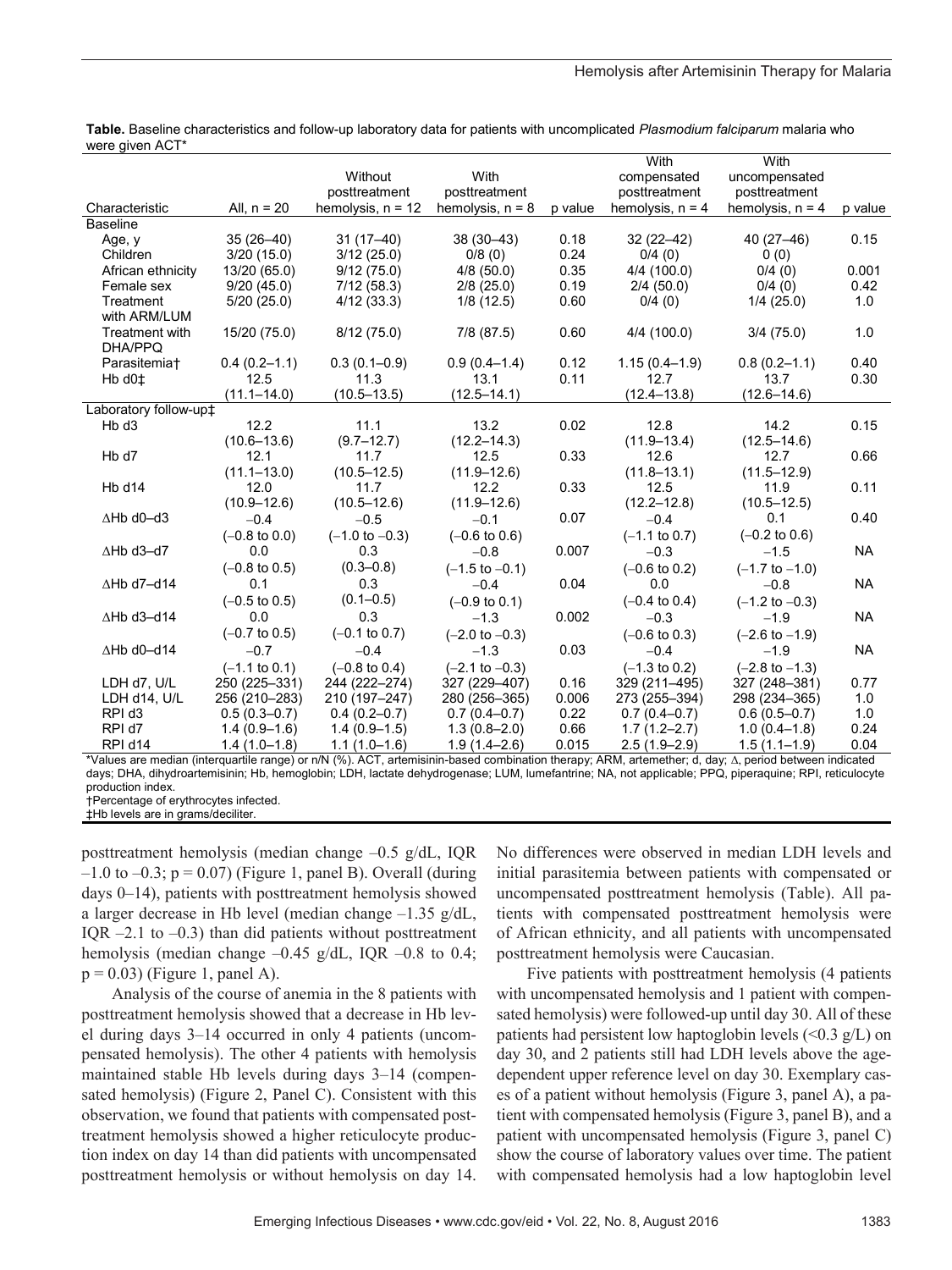### RESEARCH



**Figure 1.** Changes in hemoglobin levels (DHb) for patients with and without posttreatment hemolysis after treatment with oral artemisinin-based combination therapy for uncomplicated *Plasmodium falciparum* malaria. A) Day (d) 0 to d 14 (overall); B) d 0 to d 3 (treatment period); C) d 3 to d 14 (posttreatment period). Horizontal lines indicate median values, boxes indicate interquartile ranges, whiskers indicate ranges, and solid squares and circles indicate individual patient data points. The Mann-Whitney U test was used for comparative analysis. \*p<0.05; †p<0.01; NS, not significant.

 $(< 0.3$  g/L) and an increased reticulocyte count 8 weeks after treatment on day 56 (Figure 2, panel B).

Immunohematologic testing showed that serum samples from 5 (25%) of 20 patients were reactive only with enzyme-treated erythrocytes after therapy (3 patients with and 2 patients without posttreatment hemolysis). The direct antiglobulin test result was weakly positive for 3 patients; none of them had posttreatment hemolysis. None of the patients with hemolysis showed coating of erythrocytes with IgG, IgM, or C3d.

#### **Discussion**

Hemolytic anemia after treatment of severe malaria with intravenous artesunate has been described in malaria-endemic and non–malaria-endemic countries. However, evidence of hemolytic anemia after treatment of malaria with oral ACTs is limited to 2 case reports. Data from the current prospective study confirm our hypothesis that delayed posttreatment hemolysis also occurs after oral artemisinin treatment and provide insight into its frequency and clinical course. In 40% of the patients in our study with uncomplicated malaria and oral ACT treatment, laboratory signs of hemolysis were detected 2 weeks after therapy. In 5 patients, hemolysis persisted 1 month after treatment. Patients with posttreatment hemolysis showed a larger decrease in Hb levels after treatment than did patients without hemolysis. The intensity of hemolysis was mild compared with that after intravenous artesunate. In many reported cases of PADH after intravenous artesunate, patients received blood transfusions (*2,9*). In other studies, patients with hemolysis after oral ACT treatment had decreases in Hb levels of 2.1  $g/dL-3.6$   $g/dL$  in the posttreatment period (*11–13*).

The decrease in Hb levels during treatment in the current study was smaller in patients with posttreatment hemolysis than in patients without posttreatment hemolysis. Consistent with this finding, we found that the patient group with the largest decrease in Hb levels after treatment *(i.e.,* patients with uncompensated hemolysis) showed a small increase in Hb levels during treatment (Figure 2). This observation could be explained by involvement of onceinfected erythrocytes: during treatment, erythrocytes are spared by removal of parasites without destruction of the cell. The Hb level therefore remains stable. After treatment,



**Figure 2.** Changes in hemoglobin levels (DHb) for patients without posttreatment hemolysis, with compensated posttreatment hemolysis, and with uncompensated posttreatment hemolysis after treatment with oral artemisinin-based combination therapy for uncomplicated *Plasmodium falciparum* malaria. A) day (d) 0 to d 14 (overall); B) d 0 to d 3 (treatment period); C) d 3 to d 14 (posttreatment period). Horizontal lines indicate median values, boxes indicate interquartile ranges, whiskers indicate ranges, and solid squares, circles, and triangles indicate individual patient data points.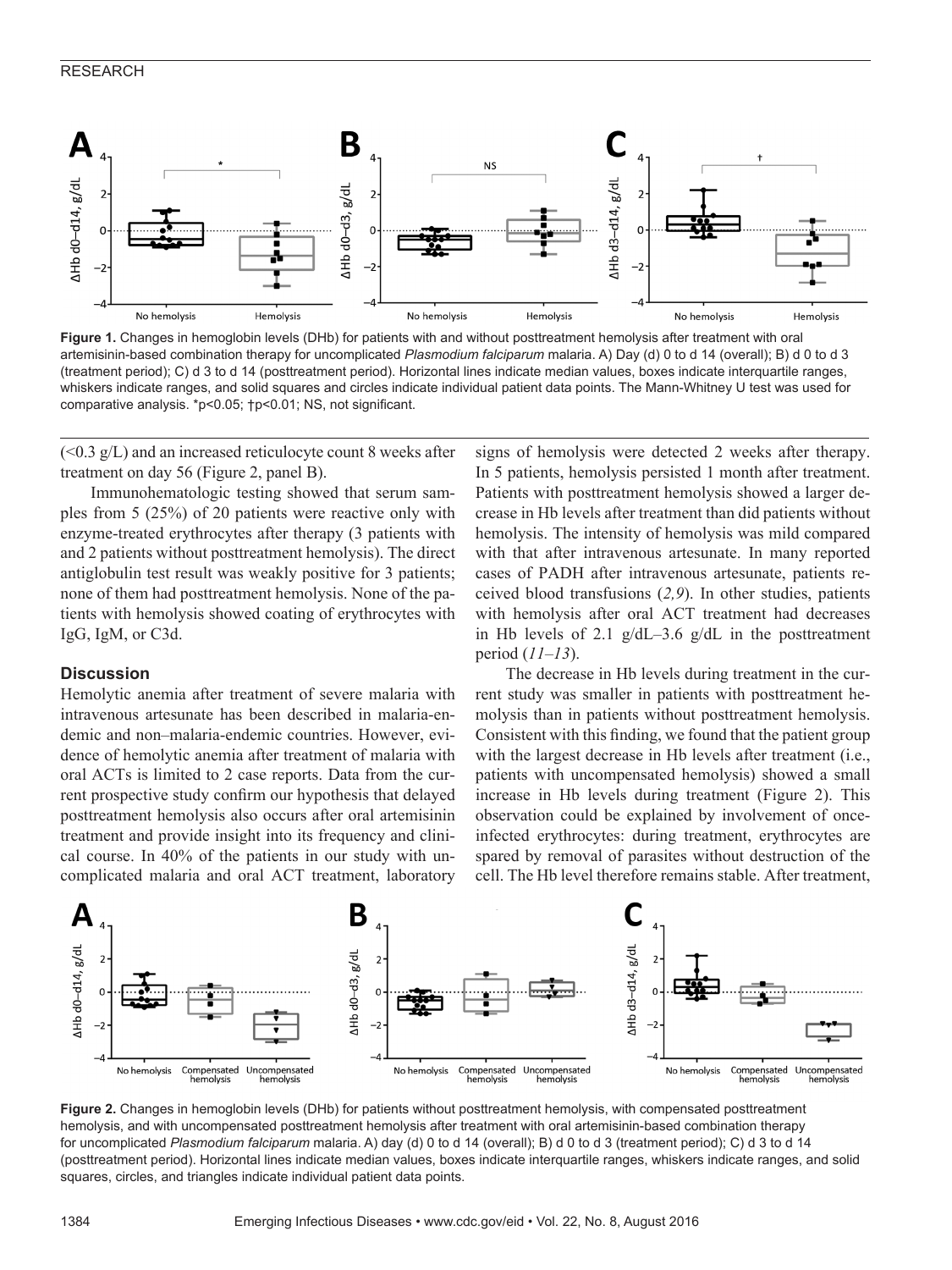

**Figure 3.** Laboratory values over time for exemplary patients with and without posttreatment hemolysis after treatment with oral artemisinin-based combination therapy for uncomplicated *Plasmodium falciparum* malaria. A) Patient without posttreatment hemolysis, B) patient with compensated posttreatment hemolysis, and C) patient with uncompensated posttreatment hemolysis. Hb, hemoglobin; LDH, lactate dehydrogenase.

the once-infected, pitted erythrocytes hemolyze because of their shorter life spans, which results in a postponed loss of Hb during the posttreatment period (*4*). Our data therefore give additional support to the relevance of this mechanism as a cause of late hemolysis.

Half of the patients with posttreatment hemolysis showed erythropoietic activity at day 14 that was sufficient for compensating the postponed loss of Hb. These patients were all of African origin, unlike those with uncompensated hemolysis, who were all Caucasian. The reason for this observation is unknown. Malaria-related dyserythropoiesis (*14*) might be less pronounced in African patients than in European patients. Impairment of erythropoiesis by artemisinins has been described in vitro (*15*), but no differences regarding ethnicity have been reported.

Different reported clinical courses of delayed hemolysis after artemisinin therapy suggest involvement of mechanisms other than pitting (*4,16*). In some patients, the decrease in Hb level far exceeds the loss of erythrocytes expected from destruction of once-infected erythrocytes (*16*). In a recent case report, drug-dependent autoimmune hemolysis was reported as a probable cause of PADH (*8*). Several other reports failed to demonstrate immune-mediated hemolysis or drug-induced antibodies in patients with severe malaria (*2,9,17*). In our patients, results from immunohematologic testing were inconclusive. No antibody or complement coating of erythrocytes was found that could trigger bystander hemolysis of uninfected erythrocytes.

Baseline Hb levels were comparatively high in our patients. The mild loss of Hb therefore did not result in clinical symptoms. However, in settings in which chronic anemia is common because of concomitant infections and nutritional deficiencies, posttreatment hemolysis after antimalarial treatment might be a clinically relevant factor. Recently, a large study in Nigeria reported a >5% decrease in hematocrit levels in 23% of African children with uncomplicated malaria 14–28 days after ACT treatment (*18*). Although no further assessments were performed in this study, the authors assumed an association with postartemisinin

hemolysis. Further prospective investigations of this phenomenon in malaria-endemic areas are needed and should include markers for detection of hemolysis.

The dataset used for this analysis has several limitations. The most relevant limitation is that this study has, so far, not included patients who are receiving oral antimalarial drugs other than ACTs. At this time, we cannot rule out that similar hemolytic reactions occur after non-ACT antimalarial treatment because no prospective studies are available with a comparable method to detect hemolysis. More data on posttreatment anemia, hemolysis, and erythropoiesis after non-ACT treatment are therefore needed for comparison. However, this analysis also included patients with no evidence of posttreatment hemolysis after malaria and ACT therapy; it is therefore unlikely that hemolysis generally occurs after antimalarial therapy. The main objective of this study was to prospectively collect evidence for posttreatment hemolysis after oral ACT treatment. Some uncertainty might arise from the limited number of patients regarding other conclusions, such as different reticulocyte responses in patients from Africa and Europe. These conclusions have to be confirmed with larger sample sizes.

In conclusion, our study provides evidence that a mild form of posttreatment hemolysis commonly occurs after oral ACT treatment for uncomplicated malaria. The role of this observation for clinical practice in malaria-endemic and non–malaria-endemic settings remains to be defined but should prompt increased vigilance for hemolytic events, particularly for patients with preexisting anemia or those for whom mild anemia constitutes a clinical problem. Larger studies are needed to investigate observations and hypotheses concerning underlying pathophysiology and to eventually identify potential risk factors.

F.K. and S.B. are supported by the Charité Clinical Scientist Program, which is funded by Charité Universitätsmedizin Berlin and the Berlin Institute of Health. S.B. has been supported by the Marie Curie People Grant European Union FP7 Program.